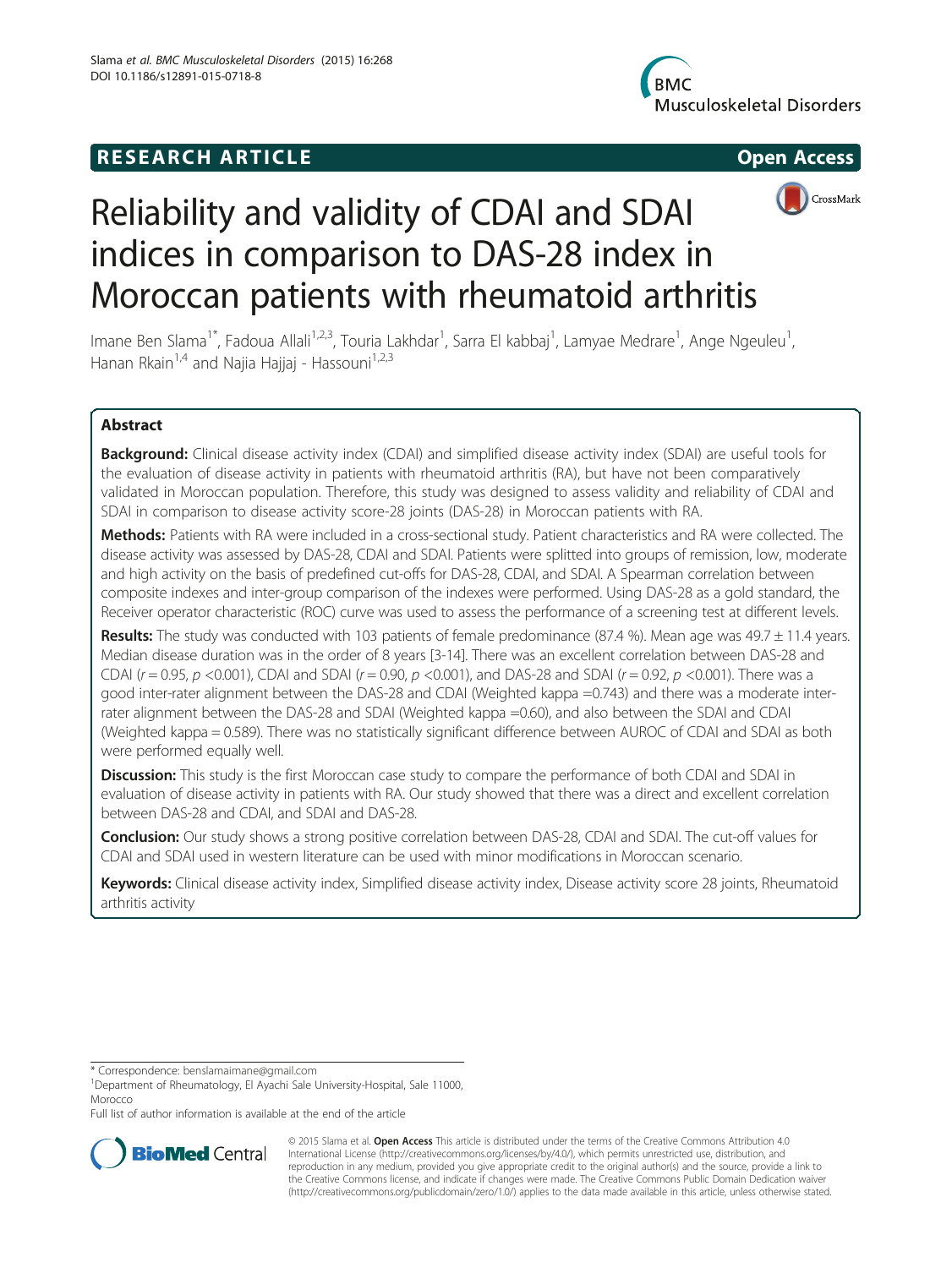# <span id="page-1-0"></span>Background

Rheumatoid arthritis (RA) is a systemic autoimmune disease whose main characteristic is persistent joint inflammation that results in joint damage and loss of functions. These adverse consequences can be prevented, at least partially, by early appropriate therapy, particularly a "tight control" strategy [\[1](#page-5-0)]. Such strategy requires evaluating disease activity and reaction to treatment using objective and standardized tools [\[2\]](#page-5-0).

The currently available disease composite activity indexes that provide a single number on a continuous scale are the Disease Activity Score (DAS), the DAS using 28 joint counts (DAS- 28) [\[3\]](#page-5-0), the Simplified Disease Activity Index (SDAI) [[3\]](#page-5-0), and the Clinical Disease Activity Index (CDAI) [\[3](#page-5-0)].

Until recently DAS-28 was the only gold standard to measure the disease activity in patients with RA [[4\]](#page-5-0). It is recommended by the European League Against Rheumatism (EULAR) [\[5\]](#page-5-0). DAS28 is calculated from the number of tender and swollen joints (28-joint count), patient self-assessment of disease activity (visual analog scale), and ESR by the following formula:  $DAS28 = (0.56 *$ tender joint count  $1/2$ ) + (0.28  $*$  swollen joint count  $1/2$ ) + (0.7  $*$  ln [ESR]) + (0.014 $*VAS$ ) [\[6](#page-5-0)]. This means that this formula requires very complicated calculation and therefore a calculator is needed. So it is often difficult to do it practically on a daily basis for patients consultation.

Clinical Disease Activity Index (CDAI) is a composite index (without acute-phase reactant) for assessing disease activity. CDAI is based on the simple summation of the count of swollen/tender joint count of 28 joints along with patient and physician global assessment on VAS (0–10 cm) Scale for estimating disease activity [[3\]](#page-5-0). The greatest advantage of CDAI is the omission of laboratory test. Therefore, it can essentially be used everywhere and at anytime for disease activity assessment on RA patients [\[7](#page-5-0)].

The simplified disease activity index (SDAI) is a quick and convenient method for measuring rheumatoid arthritis in a clinical environment. It is scored by simply adding the numerical values corresponding to the following set of predetermined elements: the 28 joint assessment used to measure tender and swollen joint count; patient and physician global assessment of disease activity measured using a visual analogue scale, and finally, levels of the measured C-reactive protein (mgudl, normal <1 mgudl) [\[8\]](#page-5-0).

The SDAI and CDAI were validated in the original studies that were developed in using additional cohorts of patients [\[9](#page-5-0)]. Therefore, the aim of the present study was to assess disease activity in Moroccan patients with RA using CDAI and SDAI and to evaluate reliability and validity of CDAI and SDAI in comparison to DAS-28 in Moroccan patients with rheumatoid arthritis.

| Table 1 Demographic and clinical characteristics of RA patients |  |  |  |
|-----------------------------------------------------------------|--|--|--|
| $(n = 103)$                                                     |  |  |  |

| Characteristics                        | $N = 103$       |
|----------------------------------------|-----------------|
| Age (Years mean $\pm$ SD)              | $49.7 \pm 11.4$ |
| Sex (female/male)                      | 90/13           |
| Median duration of illness (per years) | $8(3-14)^a$     |
| VAS (mean ± SD) (mm)                   | $40 \pm 29$     |
| HAQ                                    | $0.5(0-1.37)^a$ |
| DAS 28 ESR                             | $4,27 \pm 1,75$ |
| CDAI                                   | 13 $(5,25)^a$   |
| <b>SDAI</b>                            | 24 $(11,40)^a$  |

VAS Visual analogue scale of pain, HAQ Health assessment questionnaire, DAS28 Disease activity for 28 joint indices score, ESR Erythrocyte

sedimentation rate, CDAI Clinical disease activity index, SDAI Simplified disease activity index

amedian and quartiles (the 50th percentile)

# **Methods**

A total of 103 RA cases were included in a cross-sectional study in the Department of Rheumatology, at El Ayachi hospital in Morocco, The period of data collection was from October 2012 to March 2013. Patients were diagnosed to have RA by the rheumatologist according to American College of Rheumatology (ACR 1987) classification Criteria for RA [[10](#page-5-0)]. Patients with diseases other than rheumatoid arthritis were excluded from the study. Our study is non-interventional and verbal consent was obtained from all the patients. The study was approved by ethics committee of our university hospital (El Ayachi University-Hospital Sale, Morocco).

Disease history, clinical examination, and routine laboratory investigations including radiographical examination were all detailed for the subjects included in the

Table 2 Distribution of patients with various levels of disease activity and criteria used in our study

| Index       | Disease of activity | Definition | Number of patients |
|-------------|---------------------|------------|--------------------|
| DAS-28 ESR  | Remission           | <2.6       | 20                 |
|             | Low activity        | < 3.2      | 20                 |
|             | Moderate activity   | < 5.1      | 42                 |
|             | High activity       | $\geq 5.1$ | 21                 |
| <b>CDAI</b> | Remission           | < 2.8      | 16                 |
|             | Low activity        | $<$ 10     | 25                 |
|             | Moderate activity   | $<$ 22     | 31                 |
|             | High activity       | $\geq$ 22  | 31                 |
| <b>SDAI</b> | Remission           | $<$ 3.3    | 5                  |
|             | Low activity        | <11        | 19                 |
|             | Moderate activity   | <26        | 24                 |
|             | High activity       | $\geq$ 26  | 49                 |

DAS28 Disease activity for 28 joint indices score, ESR Erythrocyte sedimentation rate, CDAI Clinical disease activity index, SDAI Simplified disease activity index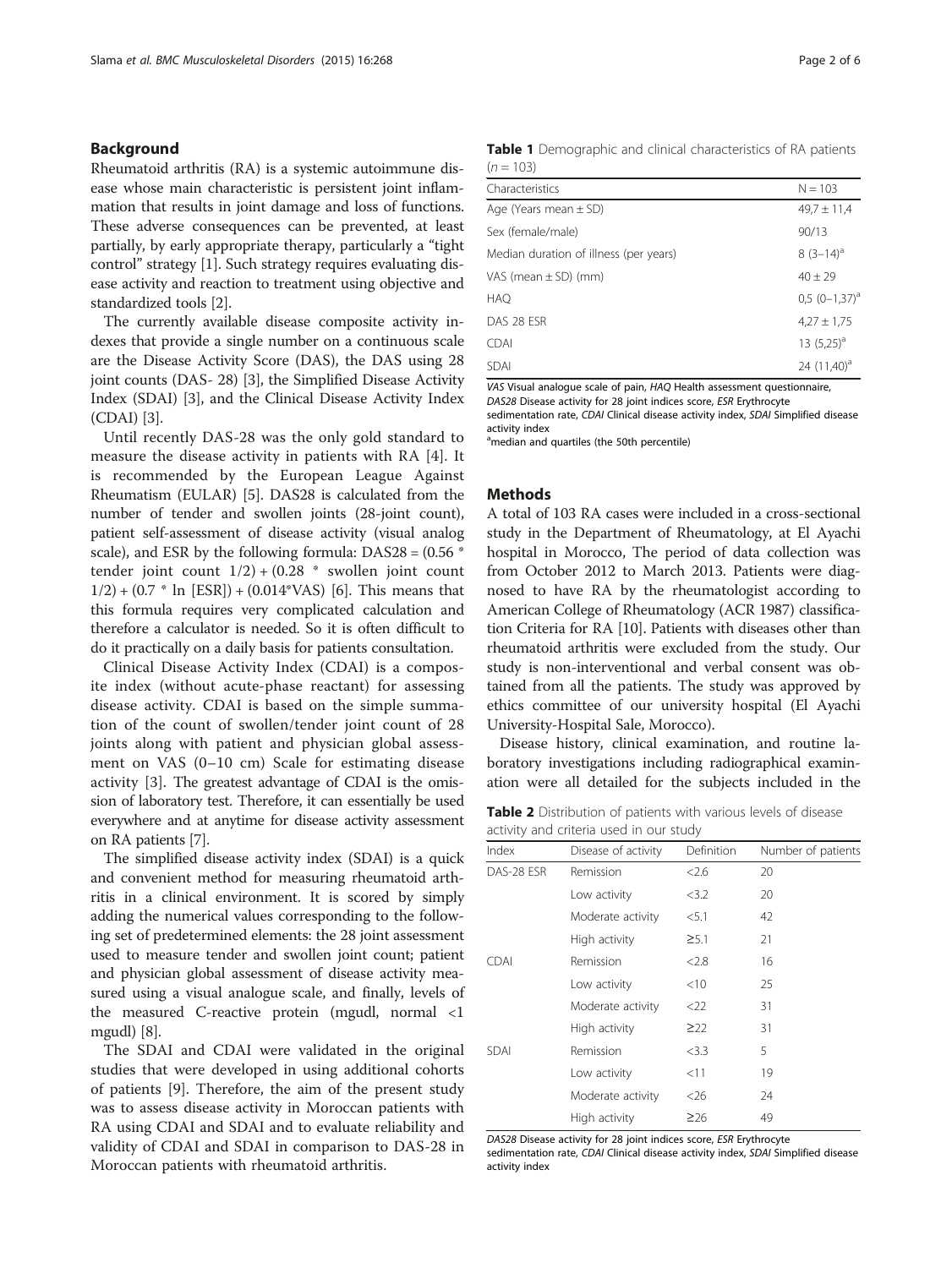

<span id="page-2-0"></span>

study. All patients were asked about their age, duration of the disease, visual analogue scale of pain (0–100 mm), the morning stiffness in minutes, the number of swollen joints (0–28) and tender joints (0–28), medication taken and Erythrocyte sedimentation rate (ESR). The disease activity was assessed by DAS-28 ESR, CDAI and SDAI.

Patients were splitted into groups of remission, low, moderate and high activity on the basis of predefined cutoffs for DAS-28, CDAI, and SDAI [[9\]](#page-5-0).

Statistical analysis: Statistical analysis was done using statistical package for social sciences version 13 (SPSS 13.0) and MedCalc statistical software.

Spearman correlation coefficient (r) was used to assess the correlation between continuous variables of indexes (DAS-28, CDAI and SDAI). Weighted Kappa statistics (Weighted K) were used to assess the alignment between each score. We used Altman 1991 guidelines for kappa grading (<0.20 as poor, 0.21–0.40 as fair, 0.41–0.60 as

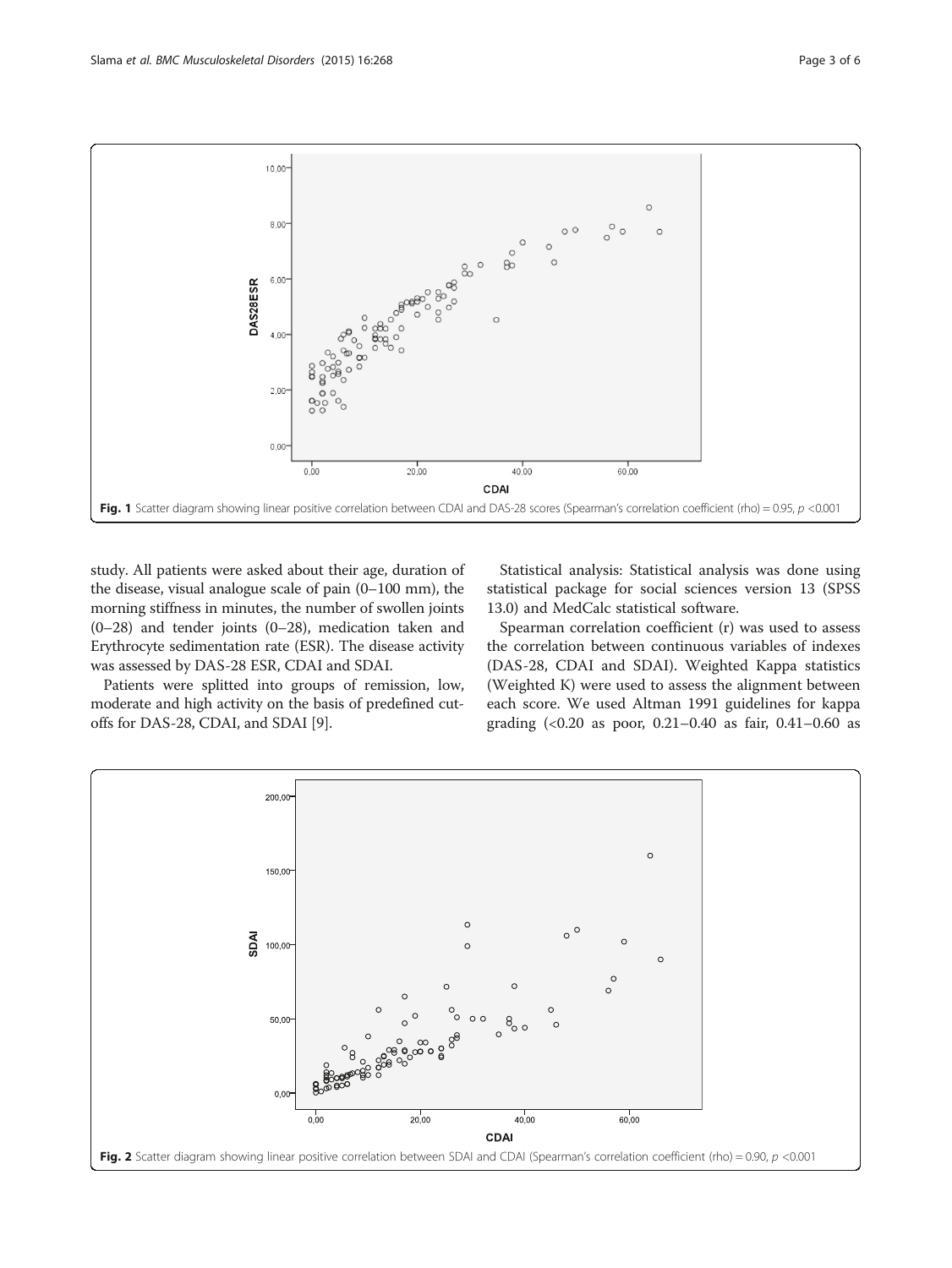

moderate, 0.61–0.80 as good, and 0.81–1.00 as very good) [\[11\]](#page-5-0). Findings with P value less than 0.05 were considered significant.

Using DAS-28ESR as gold standard, the sensitivity and specificity of CDAI and SDAI cut offs were determined to predict levels of disease activity by area under receiver operator characteristics curves (AUROC).

### Results

Of the 103 patients who were included in the study, 90 were females and 13 were males. The mean age of the patients was  $49.7 \pm 11.4$  years (mean  $\pm$  SD) and the median duration of illness was 8 (3–14) years. Demographic profile of patients and the mean values by core set of variables were shown in (Table [1\)](#page-1-0).

Patients were put under 4 groups of disease activity based on predefined cut off values of DAS-28, CDAI and SDAI (Table [2](#page-1-0)). Most of our patients  $(60\%)$  were classified under moderate and high disease activity when DAS-28, CDAI and SDAI criteria were used.

There was an excellent correlation between DAS-28 and CDAI ( $r = 0.95$ ,  $p < 0.001$ ) (Fig. [1\)](#page-2-0), CDAI and SDAI ( $r = 0.90$ ,  $p \leq 0.001$ ) (Fig. [2](#page-2-0)), and DAS-28 and SDAI ( $r = 0.92$ ,  $p \leq 0.001$  (Fig. 3).

There was a good inter-rater alignment between the DAS-28 and CDAI (weighted  $k = 0.743$ ) and there was a moderate inter-rater alignment between the DAS-28 and SDAI (weighted  $k = 0.60$ ), and between the SDAI and CDAI (weighted  $k = 0.589$ ) (Table 3).

A Receiver Operating Characteristic (ROC) curve (Fig. [4](#page-4-0)) was constructed to determine the sensitivity and specificity of different values of CDAI and SDAI which would differentiate between a DAS28 value greater than and less than 5.1 (high disease activity). The best combination of sensitivity (97 %) and specificity (85.3 %) was provided by a CDAI value of 18.5 (with 95 % confidence interval 94.2–98.1). Similarly the highest sensitivity (97.6 %) and specificity (62.2 %) were given by SDAI value of 24 (with 95 % confidence interval 87.5–94.18) (Table [4](#page-4-0)).

# Discussion

This study is the first Moroccan case study to compare the performance of both CDAI and SDAI in evaluation of disease activity in patients with RA.

Our study showed that there was a direct and excellent correlation between DAS-28 and CDAI, and SDAI and DAS-28. The comparison of the number of patients under each disease activity category, according to the disease activity indexes using weighted kappa-statistics, revealed a good alignment between the CDAI and DAS-28 but a moderate alignment between the SDAI and DAS-28. The excellent correlation was only at group level but not per each single patient. In addition to that, CDAI had high sensitivity, high specificity and high area under the curve. These results agreed with other studies which showed that CDAI is a valid and comparable tool to DAS28 [\[12](#page-5-0)–[14\]](#page-5-0). We found no significant difference in

Table 3 Measurement of agreement between DAS28, CDAI and SDAI in 103 RA patients

| Variables   | Weighted K value | P value |  |
|-------------|------------------|---------|--|
| CDAI        | 0.743            | < 0.001 |  |
| <b>SDAI</b> | 0.60             | < 0.001 |  |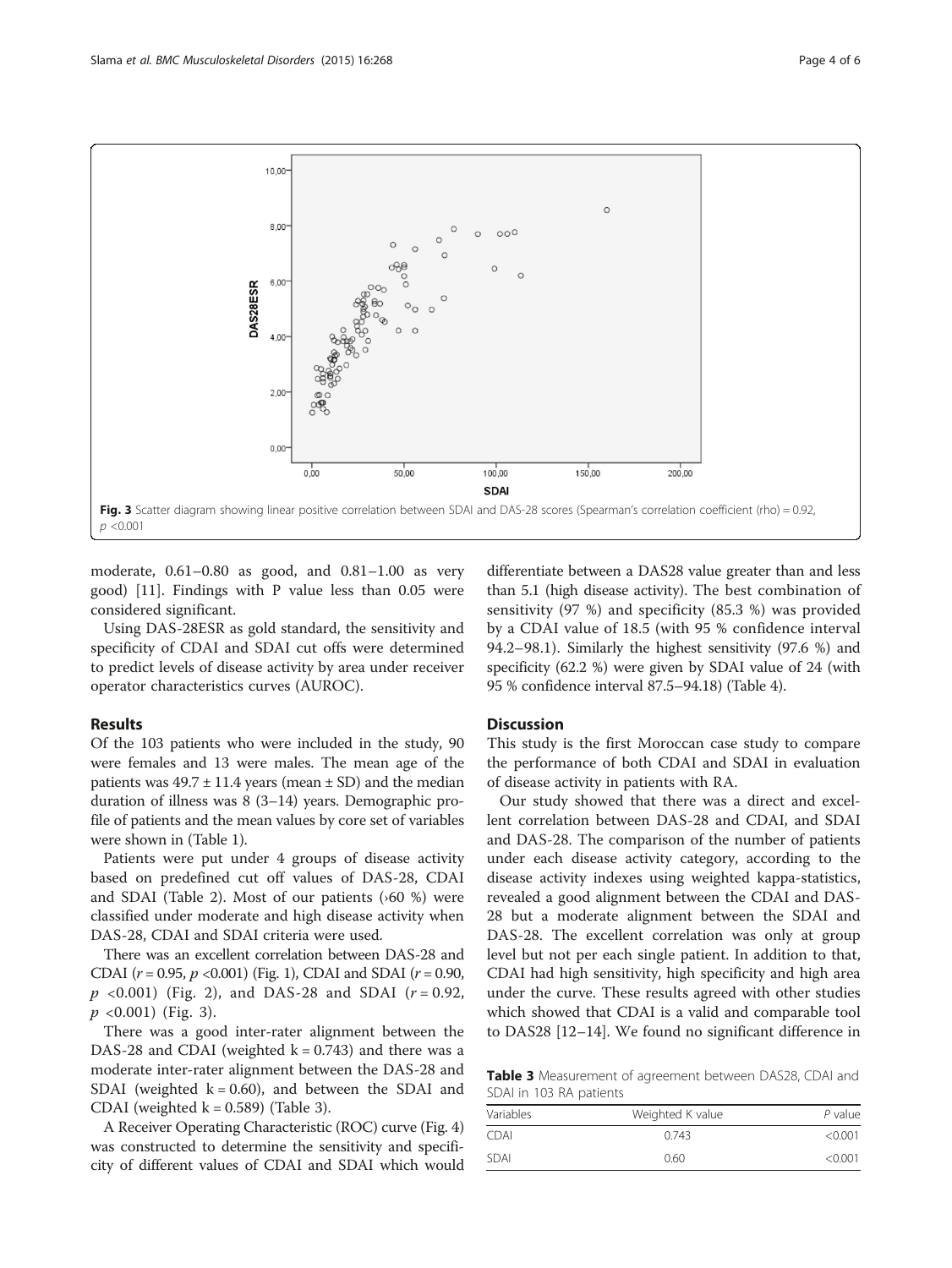<span id="page-4-0"></span>

test performance and AUROC of CDAI and SDAI while assessing disease activity. This suggests that CDAI is a valid alternative to SDAI as seen in many studies [[3, 15](#page-5-0)].

We also observed that the cut offs suggested by our study and other various Western studies vary slightly and hence the proposed EULAR cut offs can be used universally to differentiate between different grades of disease activity with only minor modifications. These results were also found in Indian population [[15](#page-5-0)].

The management of RA has changed radically over the last 10 years, with the introduction of new drugs and treatment strategies and with the emergence of new concepts of disease severity, treatment targets, and means of evaluating treatment effects [[13\]](#page-5-0). The CDAI is a more simplified than the DAS28 because it is a simple summation score requiring nothing more complex than addition [\[9](#page-5-0)]. Furthermore, our study showed that CDAI

Table 4 Validity of CDAI and SDAI in comparison to DAS28 in 103 RA patients

| Test variable | auc   | 95 % CI               | Sensitivity | Specificity | <i>p</i> value |
|---------------|-------|-----------------------|-------------|-------------|----------------|
| <b>CDAI</b>   |       | $0.962$ $0.94 - 0.98$ | - 97 %      | 85.3%       | 0.000          |
| <b>SDAI</b>   | 0.908 | 0.87-0.94             | 97.6 %      | 62.2%       | 0.000          |

performs equally well as SDAI. So we suggest that this simple clinical tool should be used more often instead of ordering ESR/CRP at every patient visit and without the need of any calculating device. Since it can essentially be evaluated everywhere and at anytime, it may facilitate decision-making by physicians and helps to avoid lags in efficient treatment adaptation for RA patients. Such scores may be easier to understand by the patients and encourage them to keep track of their "index". This can improve patient's adherence to treatment regimen.

The strength of this study resides in comparing the performance of both CDAI and SDAI for measuring disease activity and deriving sensitivity and specificity for cut offs proposed by various studies, which has not been done previously in any Moroccan study.

The small number of patients included in our study may be seen as a limited sample. Therefore, other studies with a larger patient number would be considered more interesting.

# Conclusion

On the basis of the study results and related statistics, it is suggested that CDAI and SDAI had good correlation with DAS-28 for disease activity assessment in Rheumatoid